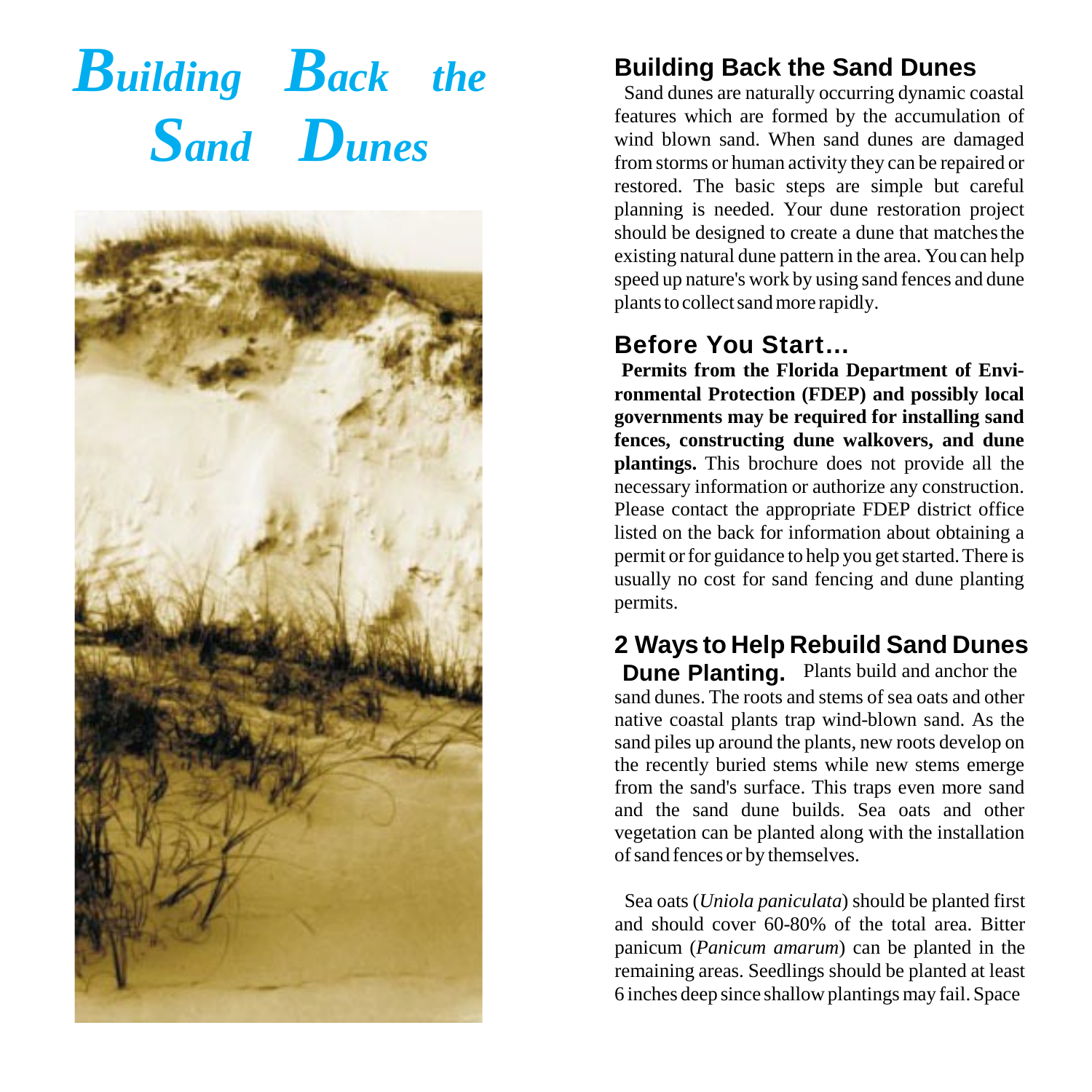

the plants 24 inches apart in alternate staggered rows. Planting should occur during the early fall or spring so heavily and less often than to water lightly and more fence before the sand accumulates to a depth of 18 often. Check with your local nursery, appropriate state or federal agency, or county extension agency for plant it may pose a hazard to nesting birds and sea turtles. Planting should occur during the early fall or spring so by the wind. Sand fences help build sand dunes by ing on the amount of rainfall. It is better to water plastic material. To keep the dune "growing", raise the often. Check with your local nursery, appropriate state inches. If the fence is buried, it will no longer work and that minimal watering is needed. Planting at other times of the year may require more watering depend- fences are usually made of wood, biodegradable, or sources.

fence before the sand accumulates to a depth of 18 it may pose a hazard to nesting birds and sea turtles. trapping and collecting this wind driven sand. Sand **Sand Fencing.** Sand is carried along the beach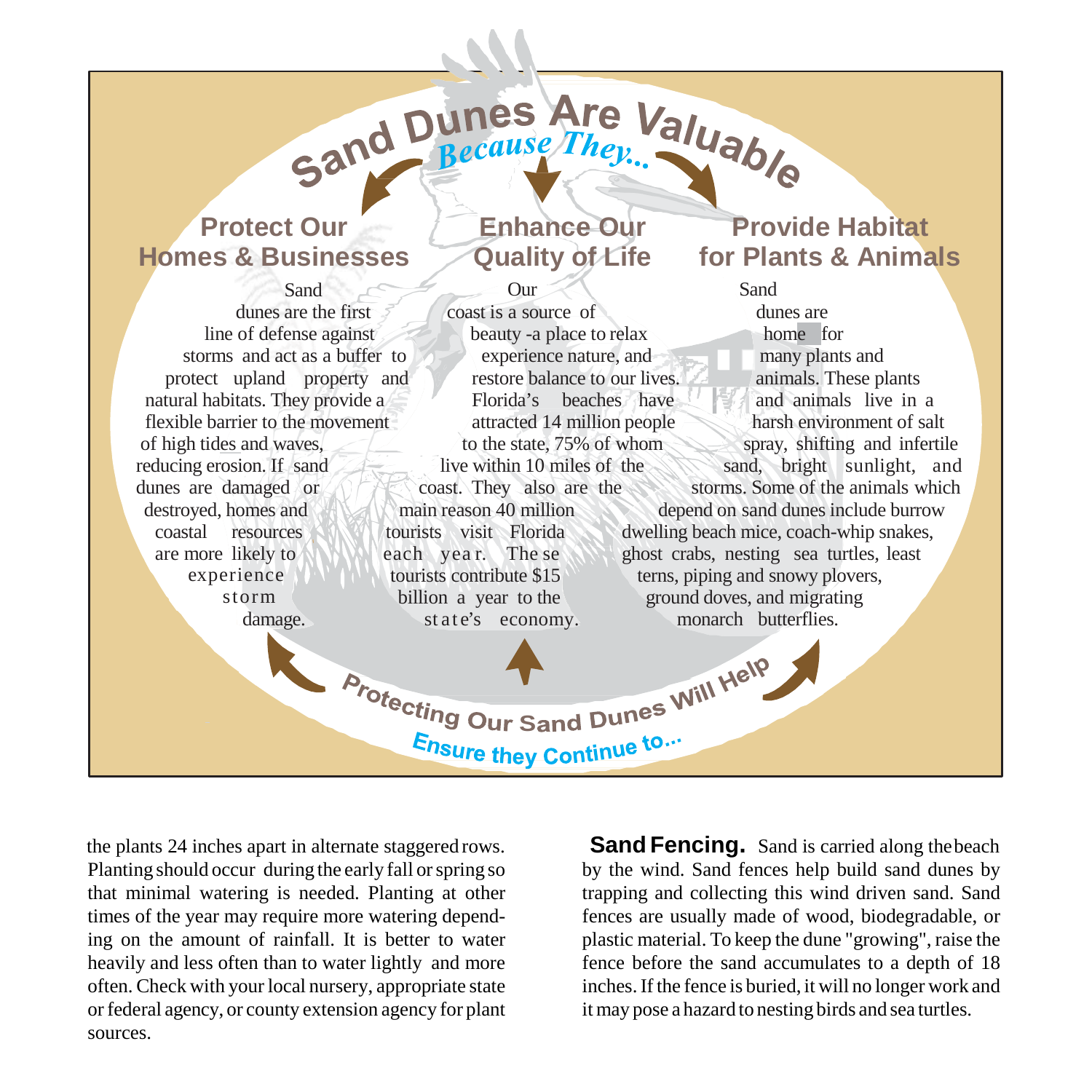southeast coast due to the potential for adverse impacts **Sand Dunes**  the barrier islands along the southwest coast where the necessary amounts of wind driven sand. in high density marine turtle nesting beaches. Sand fencing may also be restricted in other places such as dry beach area may not be wide enough to supply the

 as possible and the spaces between and waterward of the fences should be planted with dune vegetation. The fence should be placed in 10 foot sections with at least turtles to approach the beach, lay their eggs, and return to the sea. Each segment of fence should be angled to strength. Please refer to the chart below for the recommended sand fence alignment for your area. The initial dune restoration project area should be about 10 to 20 feet in width. To maximize sand building, the fence should be located as far landward 7 feet between each section to provide space for sea take advantage of predominate wind direction and



 *variations in the predominate wind direction and strength. Change the alignment to take advantage of local andseasonal*



*The figure above illustrates the placement and NW-SE alignment of sand fences for the northern Atlantic coast.*

## The use of sand fencing may be restricted along the **3 Things You Can Do to Protect**

 **Use Dune Walkovers and Designated Beach** spray, storms, scarce nutrients, limited fresh water, and withstand the pounding of feet and vehicles. **1 Constrained School Constrained School Constrained School Constrained School Section, sand dunes become unstable. Dune plants lerate harsh beach conditions including wind, salteray, storms, scarce nutrients, limited fr Access Points to Cross the Dunes.** Without dune vegetation, sand dunes become unstable. Dune plants tolerate harsh beach conditions including wind, salt intense sunlight and heat. However, they cannot

 recovery by installing sand fences and planting native dune vegetation. Increase the benefits of your work by encouraging your neighbors to join with you in your dune restoration projects. dunes provide a strong detense<br>sand dunes are damaged, you<br>recovery by installing sand fen<br>dune vegetation. Increase the b<br>encouraging your neighbors to<br>dune restoration projects. dunes provide a strong defense against storms. When sand dunes are damaged, you can help speed their

 **You Can Help Protect Them.** If you aren't a good Tell others about the importance of protecting sand dunes and the coastal environment. You don't have to about the coastal environment and volunteer opportunities in your area, contact the U.S. Fish and Wildlife Service or the Florida Department of Environmental Protection at the numbers listed on the back of this brochure. dunes, you just have to care. For more information **3 Learn More About Sand Dunes and the Ways** steward of the coastal environment, who will be? be an environmental expert to help protect sand